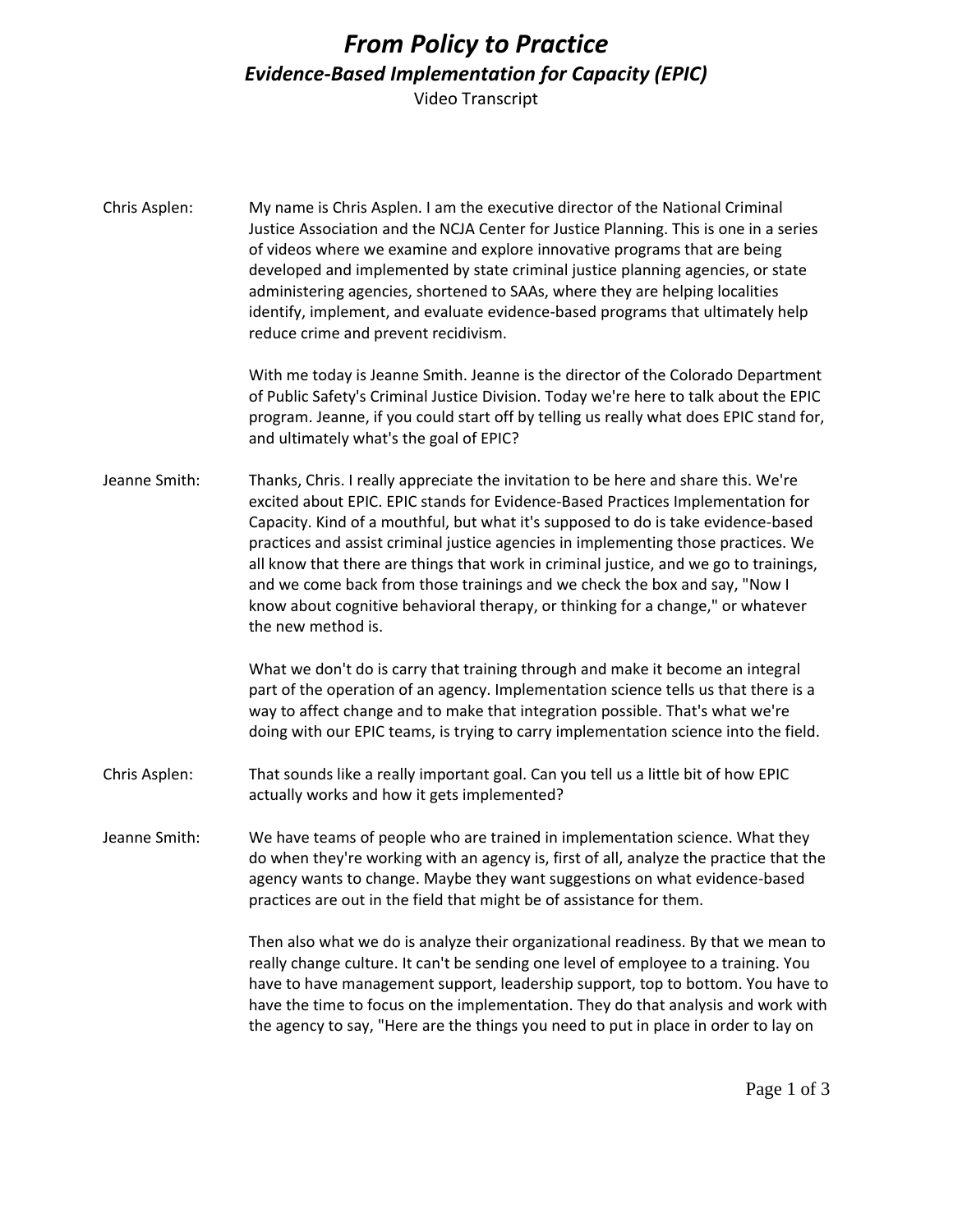## *From Policy to Practice Evidence-Based Implementation for Capacity (EPIC)*

Video Transcript

|               | this new implementation of whatever the program might be."                                                                                                                                                                                                                                                                                                                                                                                                                                                                                                                                                                         |
|---------------|------------------------------------------------------------------------------------------------------------------------------------------------------------------------------------------------------------------------------------------------------------------------------------------------------------------------------------------------------------------------------------------------------------------------------------------------------------------------------------------------------------------------------------------------------------------------------------------------------------------------------------|
| Chris Asplen: | Who are some of the experts that you use?                                                                                                                                                                                                                                                                                                                                                                                                                                                                                                                                                                                          |
| Jeanne Smith: | We have teams of experts who have gone to trainings. We have nine people in our<br>EPIC unit, which is not nearly enough to cover the whole state. They have attended<br>a lot of national trainings and learned from real experts in the management field<br>on how to implement change.                                                                                                                                                                                                                                                                                                                                          |
|               | They then go out to agencies and try and create champions within each agency. We<br>can't be there 100% of the time, so there needs to be someone inside who takes on<br>the effort and really adopts it as their own and becomes the internal champion.                                                                                                                                                                                                                                                                                                                                                                           |
| Chris Asplen: | Can you give us an example of a particular kind of training that your experts might<br>come in and do for an agency?                                                                                                                                                                                                                                                                                                                                                                                                                                                                                                               |
| Jeanne Smith: | One of the first practices that we started out training and coaching, and<br>implementing, was motivational interviewing. Motivational interviewing has been<br>around a long time and it's been shown to be a very effective way of working with<br>anyone, but particularly working with offenders and getting them to buy in to the<br>change that we're asking them to do.                                                                                                                                                                                                                                                     |
|               | We took motivational interviewing into probation offices, parole offices,<br>community corrections, and inside facilities and prisons to train people in how<br>better to work with offenders.                                                                                                                                                                                                                                                                                                                                                                                                                                     |
| Chris Asplen: | Now is there a follow-up or is there an opportunity after the training for those<br>agencies that are involved in the training to continue to get help as they try to<br>implement that particular skill or program?                                                                                                                                                                                                                                                                                                                                                                                                               |
| Jeanne Smith: | Absolutely. That's the key to implementation. You can't just train and pray, and<br>think that the effect that you want is going to be achieved. There's got to be<br>training, coaching, and ongoing contact with people who are encouraging the<br>change. A lot of times we do that through circles of support within communities,<br>where professionals will get together with each other on a monthly basis and talk<br>about the problems they're encountering, and also with leadership to get together.<br>There has to be that ongoing push to change or the river goes right back to where<br>it wanted to flow before. |
| Chris Asplen: | Right. Can you give us a few more examples just of who might be interested in that<br>kind of training? What kind of agencies?                                                                                                                                                                                                                                                                                                                                                                                                                                                                                                     |
| Jeanne Smith: | In the criminal justice world we have dealt with offenders the same way for so                                                                                                                                                                                                                                                                                                                                                                                                                                                                                                                                                     |